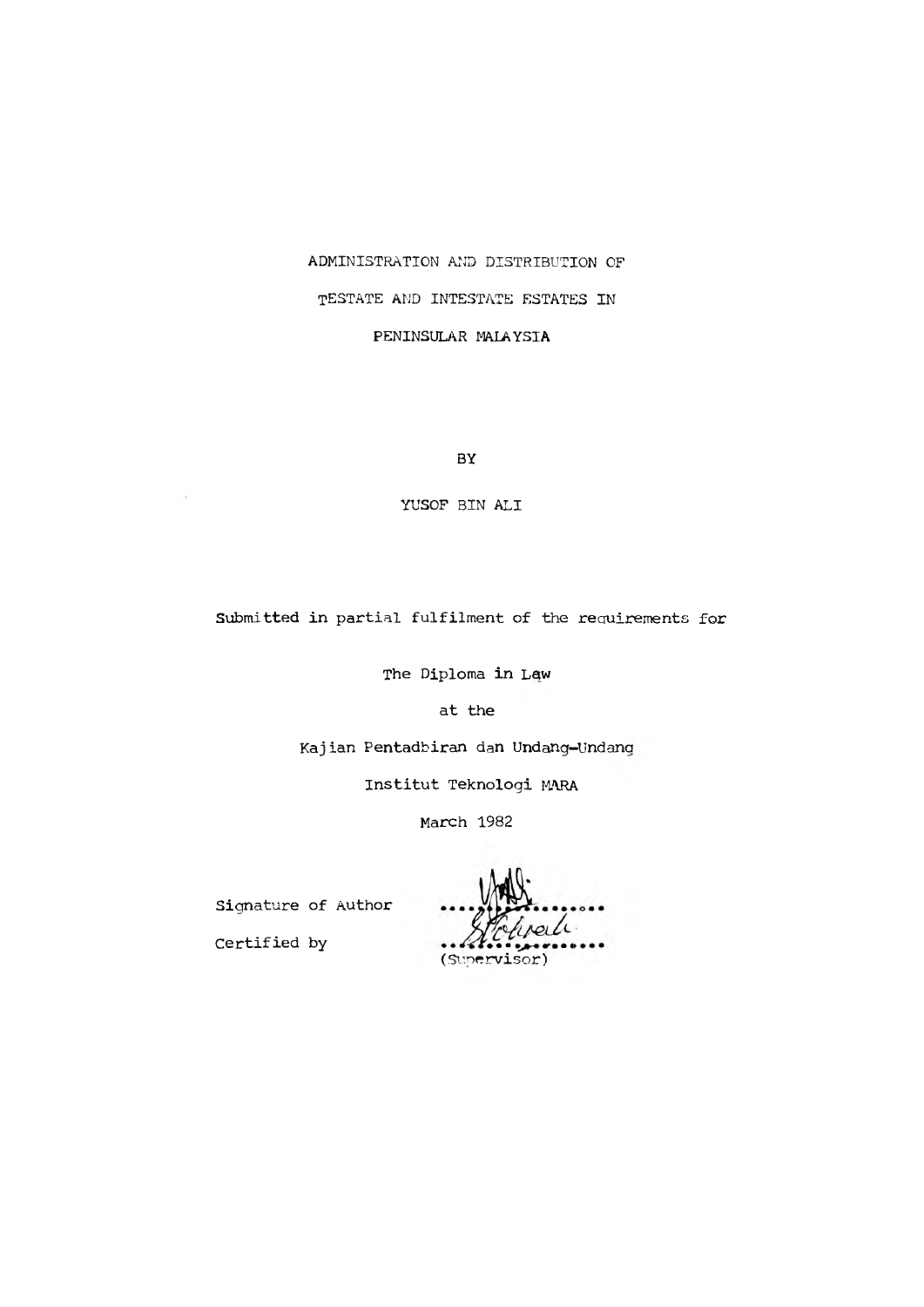#### **ABSTRACT**

**Estates can be divided into two types namely testate and intestate. Testate refers to a person who died leaving a will and intestate means dying without a will. The law governing wills in this country is the Wills Ordinance, 1959. The duty of administering a deceased person's estate devolves on his personal representative who is called his "executor" if he has made a will or his "administrator" if he dies intestateo**

**There are three types of estates administered, namely, estate of summary administration, small estate and ordinary estate. An estate of summary administration is one consisting wholly of movable property the value of which does not exceed \$50,000 and where no petition for letters of administration is pending. The Official Administrator of the public Trustee Department is empowered to administer such an estate whether the deceased person has left a valid will or not.**

**The distribution of a small estate is subject to the Small Estates (Distribution) Act,1955. A small estate means an estate of a person who died intestate consisting wholly or partly of immovable property the total value of which does not exceed \$50,000. An application for the distribution can be made, to the Collector of Land Revenue.**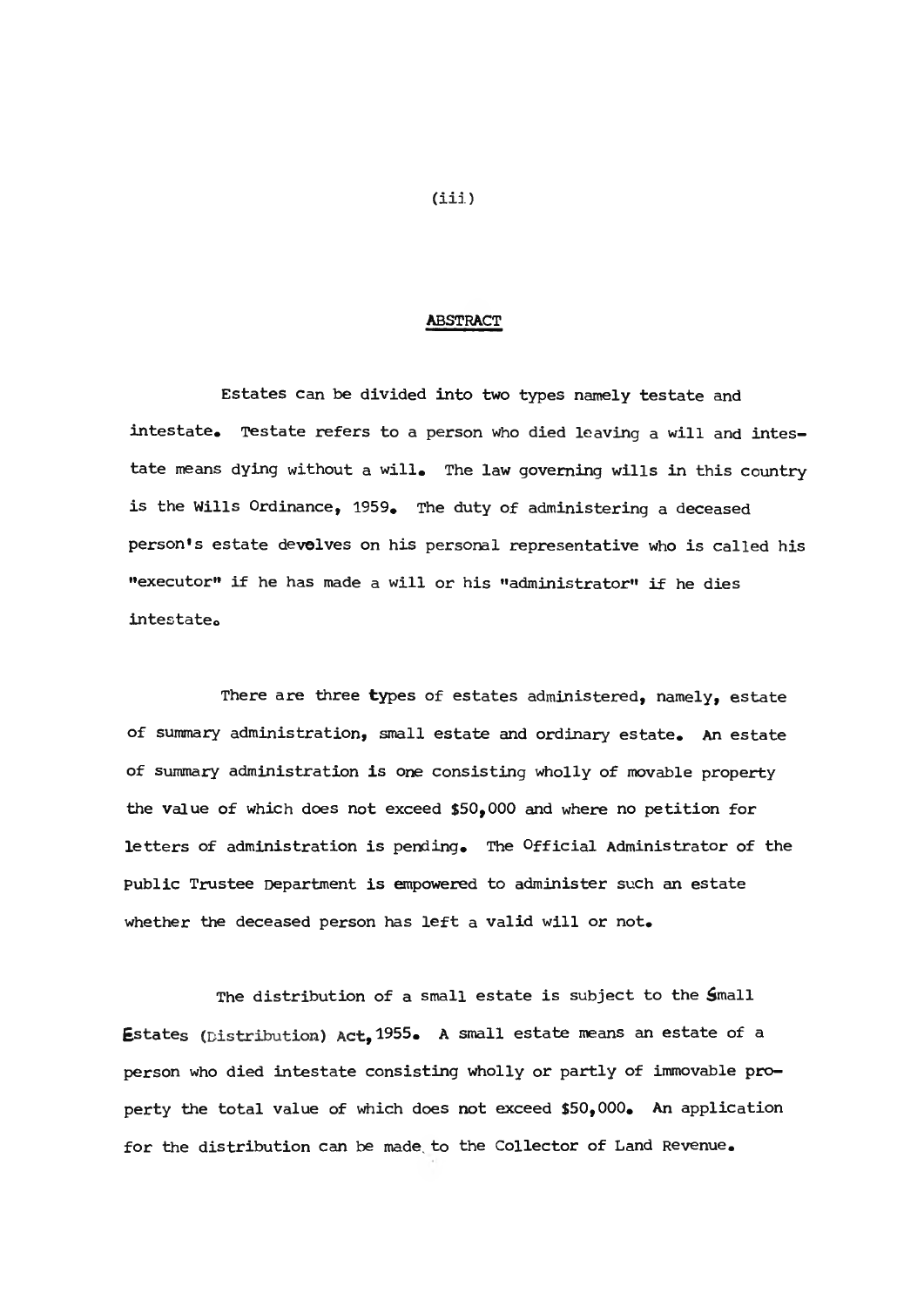# **TABLE OF CONTENTS**

| ---------                                                                                                      |             |  |  |
|----------------------------------------------------------------------------------------------------------------|-------------|--|--|
|                                                                                                                | <b>PAGE</b> |  |  |
| Preface and Acknowledgement                                                                                    | i           |  |  |
| Abstract                                                                                                       | iii         |  |  |
| List of Statutes                                                                                               | viii        |  |  |
| List of Cases                                                                                                  | ix          |  |  |
| List of Tables                                                                                                 | $\mathbf x$ |  |  |
| List of Abbreviations                                                                                          |             |  |  |
| Introduction<br>Chapter I                                                                                      |             |  |  |
| I. 1. The Official Administrator                                                                               |             |  |  |
| $2_{\bullet}$<br>"Summary Administration"                                                                      | 8           |  |  |
| II. Steps in the process of an application under<br>section 83 of the Probate and Administration<br>Act, 1959. | 9           |  |  |
| Application form<br>1 <sub>o</sub>                                                                             | 9           |  |  |
| 2. Claiming the assets                                                                                         | 10          |  |  |
| 3. Gazette                                                                                                     | 10          |  |  |
| 4. Faraid                                                                                                      | 10          |  |  |
| 5. Official declaration                                                                                        | 11          |  |  |
| Recommendation for acceptance<br>6.                                                                            | 11          |  |  |

 $\left(111,\frac{12}{2}\right)$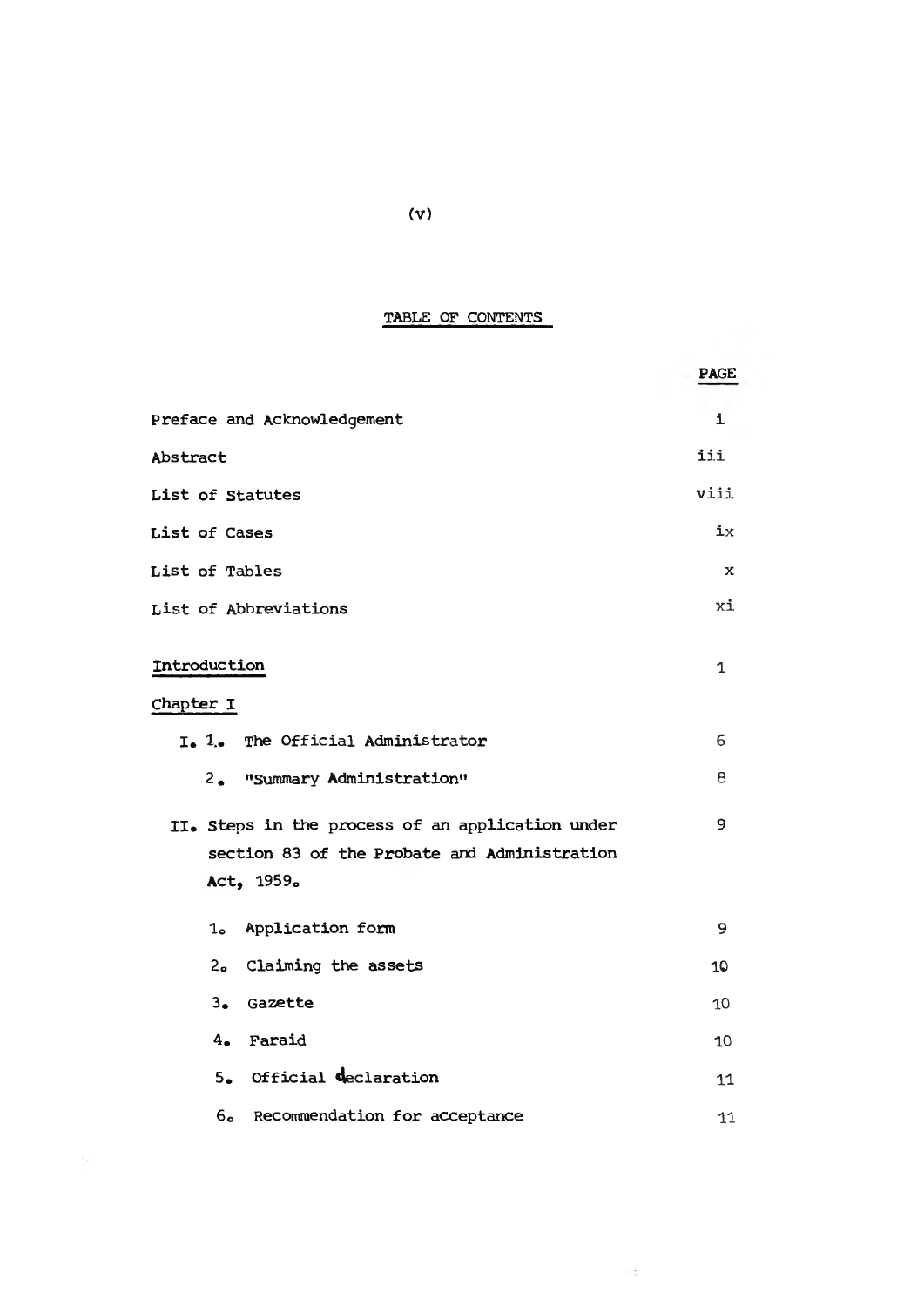|        |                             | <b>PAGE</b> |
|--------|-----------------------------|-------------|
|        | 7. Notice of issue of grant | 11          |
| 8a     | Scheme of distribution      | 11          |
| 9.     | Draft account               | 12          |
| $10 -$ | Vouchers                    | 12          |

 $\sim 1000$ 

# **CHAPTER II**

 $\sim$ 

| Ordinary Estate |                |                                                                           | 14 |
|-----------------|----------------|---------------------------------------------------------------------------|----|
| $1-$            |                | Administration of a deceased person's<br>ordinary estate.                 | 14 |
| $2_{\bullet}$   |                | Petition for letters of administration                                    | 16 |
|                 |                | Qualifications to apply for letters of<br>administration.                 |    |
| $3_{\bullet}$   |                | Estate duty affidavit                                                     | 16 |
| 4.              |                | Hearing                                                                   | 17 |
| 5.              |                | Assessment of estate duty and grant                                       | 17 |
|                 |                | of letters of administration.                                             |    |
| 6.              |                | Realisation of assets                                                     | 24 |
| 7 <sub>o</sub>  |                | Distribution                                                              | 25 |
|                 | А.             | Distribution of the estate of a<br>Muslim who died without leaving        |    |
|                 |                | a will.                                                                   | 25 |
|                 | $B_{\alpha}$   | Distribution of the estate of a<br>Muslim who died leaving a will         | 26 |
|                 |                | C. Distribution of the estate of a<br>non-Muslim who died leaving a will. | 26 |
|                 | D <sub>o</sub> | Distribution of the estate of a non-Muslim who<br>died without a will.    | 26 |

 $\mathcal{L}(\mathcal{Q})$  . The set of  $\mathcal{Q}(\mathcal{Q})$ 

**(Vi)**